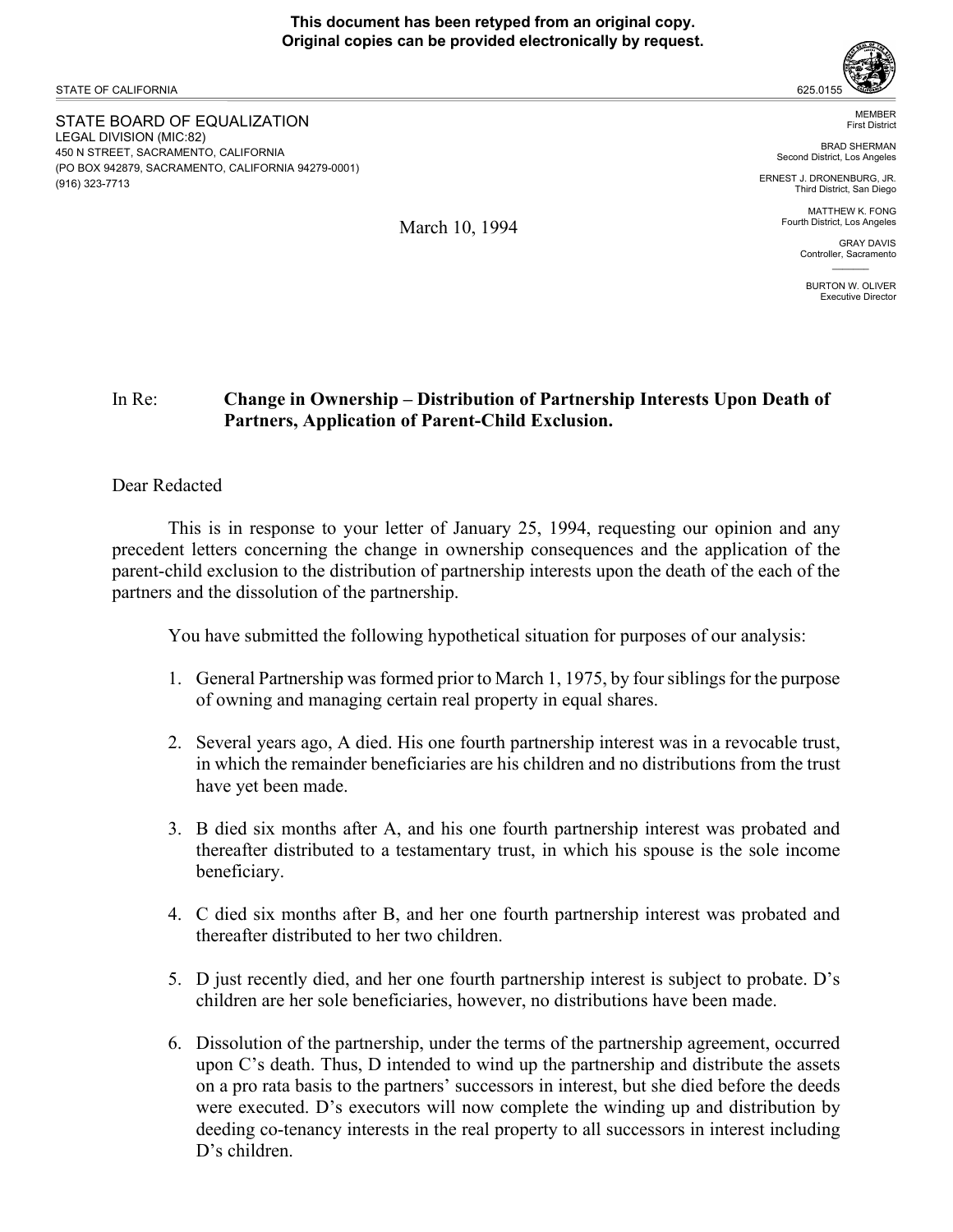You wish to know the change in ownership consequences of the foregoing transfers and the availability of the parent-child exclusion with regard to the partnership distributions. For the reasons hereinafter explained, we reach the following conclusions: 1) the dissolution of a partnership due to the death of the partners and the winding up of the partnership by the sole surviving partner does not constitute a change in control/ownership of the partnership under Section 64, subdivision (c); 2) although the parent-child exclusion is not applicable to transfers of the partnership interests to the deceased partners' heirs, no change in ownership occurs if no heir receives more than 50% of the partnership interests; and 3) the partnership's distribution of interests in real property to the deceased partners' heirs may be excluded under Section 62, subdivision (a)(2), providing the percentages of the property interests transferred are exactly proportionate to the partnership interests held by each heir.

#### LAW AND ANALYSIS

Revenue & Taxation Code Section 60 defines "change in ownership" as a "transfer of a present interest in real property, including the beneficial use thereof, the value of which is substantially equal to the value of the fee interest."

Section 61, subdivision (i) states that a change in ownership includes:

The transfer of any interest in real property between a corporation, partnership, or other legal entity and a shareholder, partner, or any other person.

#### **Dissolution/Winding Up or Partnership by D; No Change in Control.**

Based on the hypothetical facts submitted, each of the partners (siblings) held an equal 25% ownership interest in the partnership (we assume this means partnership capital and profits) from the time of its formation through its termination. The partnership agreement apparently provided that upon a partner's death, the deceased partner's 25% partnership interest would pass to the heirs of the deceased partner, not to the surviving partners, and the business of the partnership would continue through the death of the third partner. At this time, the partnership would dissolve and the partnership interests would be liquidated and distributed pro rata by D to herself, as the surviving partner, and to the deceased partners' heirs.

We also assume that the agreement did not authorize any of these heirs to participate as a partner, since no such authorization is mentioned in your facts. Section 9762 of the California Probate Code provides that authorization permitting the decedent's representative to participate as a partner in a partnership in which the decedent was a general partner must be made in the written partnership agreement or by court order. Moreover, California Corporations Code Section 15018 provides that, subject to agreement between the partners, no person can become a member of a partnership without the consent of all the partners. Any purchase, assignment, or devise of a partner's interest does not make the purchaser, assignee, or personal representative a partner. Thus, at the time of the death of C, the heirs of the three deceased partners held beneficial interests in the partnership capital and profits (in proportion to the percentage held by the deceased partners), but were without all the rights, powers and duties accorded a partner. Only one partners, D, remained, so the partnership dissolved pending winding up by D.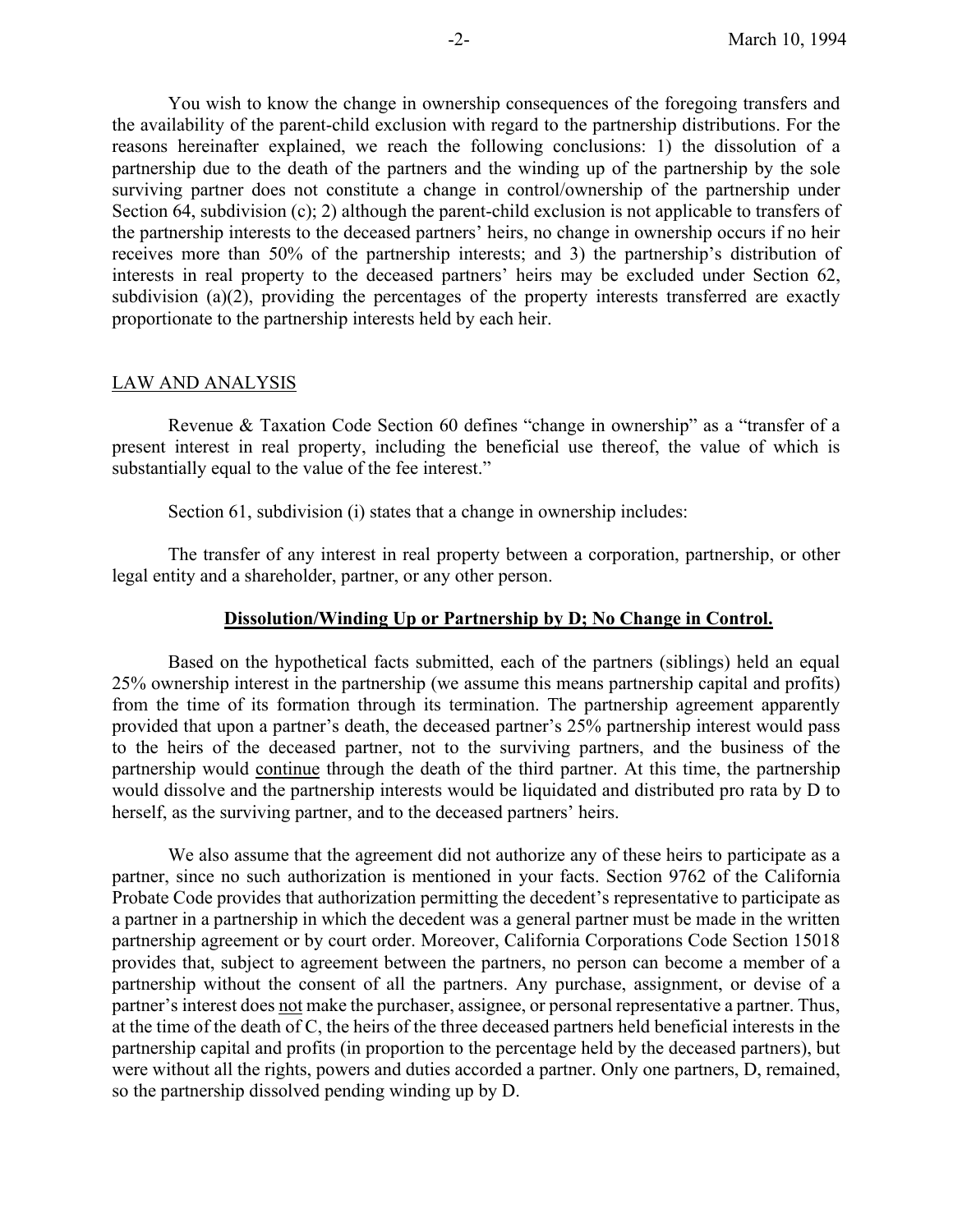Since none of the deceased partners' heirs became partners, and the sole remaining partner was D, it might be contended that D acquired control of the partnership, resulting in a change in ownership of the partnership, by virtue of her 100% termination rights over all of the partnership interests. However, it has never been our interpretation of the change in ownership statutes that one who is the surviving partner in a partnership (following the deaths of the other partners) and who thereby has exclusive authority over its winding up, is to be considered in control of the partnership, so that indirect ownership/control of the partnership can be attributed to him/her for change in ownership purposes, providing such surviving partner owns less than 50% of the partnership capital and profits.

We have consistently taken the position in the past that obtaining control of a partnership for change in ownership purposes requires the purchase or transfer of partnership interests within the meaning of Section 64, subdivision (c), which states in pertinent part:

When a corporation, partnership, or other legal entity or any other person obtains control, as defined in Section 25105, in any corporation, or obtains a majority interest in any partnership or other legal entity through the purchase or transfer or corporate stock, partnership interest, or ownership interests in other legal entities, such purchase or transfer of such stock or other interest shall be a change of ownership of property owned by the corporation, partnership, or other legal entity in which the controlling interest is obtained.

These statutory provisions are interpreted by Property Tax Rule 462 (j), which provides in part:

(3) Transfers of ownership interests in legal entities. Except as otherwise provided in subdivision (4), the purchase or transfer of corporate stock, partnership shares, or ownership interests in other legal entities is not a change in ownership of the real property of the legal entity.

#### (4) Exception:

(A)When any corporation, partnership, other legal entity or any person:

(ii) obtains direct or indirect ownership of more than 50 percent of the total interest in both partnership capital and profits,

Upon the acquisition of such direct or indirect ownership or control, all of the property owned directly or indirectly by the acquired legal entity is deemed to have undergone a change in ownership.

Based on the foregoing, D at no time acquired more than her 25% interest in the partnership capital and profits. The fact that D was the only remaining partner after C's death and held 100% of the voting power and decision-making authority over the partnership affairs for purposes of winding up, does not mean that D acquired any greater interest in the partnership capital and profits. This conclusion is consistent with the Corporations Code and Probate Code provisions noted above stating that on the death of a partner, unless the decedent's personal representative is authorized to continue as a partner in the partnership, the surviving partner has the exclusive right and duty to continue in possession of the partnership and settle its business. (See Corporations Code Section 15021-15045.)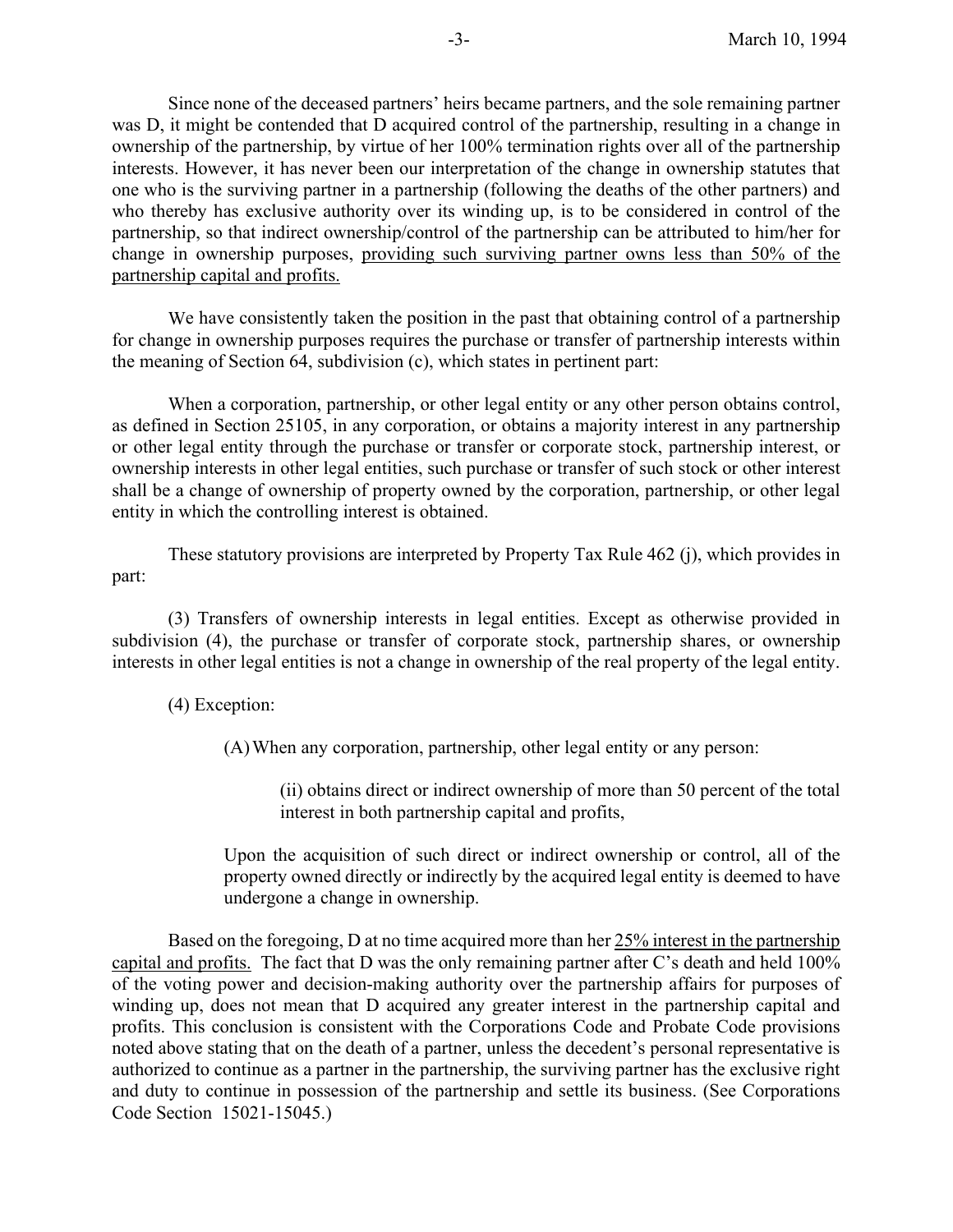As such, the surviving partner is similar to a trustee in that he/she has the right to possession and control of all the partnership property until the affairs of the partnership are wound up, but receives no vested or beneficial interest in the partnership or its assets by virtue of this "trust". Thus, where full authority equivalent to 100% voting control is given to one partner as a consequence of the death of the other partners and is solely for purposes of winding up the partnership and distributing its assets, we would conclude that it is not tantamount to control of the partnership within the meaning of Section 64, subdivision (c), resulting in a change in ownership of the partnership.

### Transfer of Partnership Interests to Partners' Heirs; Ineligible for Parent-Child Exclusion, but No Change in Control.

As to the transfer of each deceased partner's 25% interest in the partnership to his/her heirs (children), the parent-child exclusion is not available for two reasons: 1) the exclusion is applicable only to transfers of real property, not interests in partnerships or other legal entities, and 2) by its terms it is applicable only to transfers between parents and their children, not between legal entities and children.

For purposes of determining whether a transfer is excluded from change in ownership consequences under Section 63.1, it is necessary to determine in each case whether an "eligible transferor" transferred real property to an "eligible transferee". Section 63.1 provides in relevant part:

- (a) Notwithstanding any other provision of this chapter, a change in ownership shall not include either of the following purchases or transfers for which a claim is filed pursuant to this section:
	- (2) The purchase or transfer of the first one million dollars (\$1,000,000) of full cash value of all other real property of an eligible transferor in the case of a purchase or transfer between parents and their children.
- (c) As used in this section:
	- (1) "Purchase or transfer between parents and their children" means either a transfer from a parent or parents to a child or children of the parent or parents or a transfer from a child or children to a parent or parents of the child or children.

Based on the facts you provided, the respective heirs (children) of the partners A, B, C, and D received a 25% partnership interest rather than an interest in real property at the time of each partner's death. Moreover, the transferor of the real property is the partnership and not the parents. Finally, there is no indication that all of the heirs of the deceased partners are the children of such partners as defined by Section 63.1, subdivision (c) (2). Accordingly, these transfers do not qualify for the parent-child exclusion.

However, Section 64, subdivision (a) provides that the purchase or transfer of ownership interests in legal entities, such as partnership interests, shall not be deemed to constitute a transfer of the real property of the legal entity unless, as previously noted, pursuant to Section 64, subdivision (c), the transfer results in an individual or an entity acquiring more than 50% of the ownership interests in the legal entity.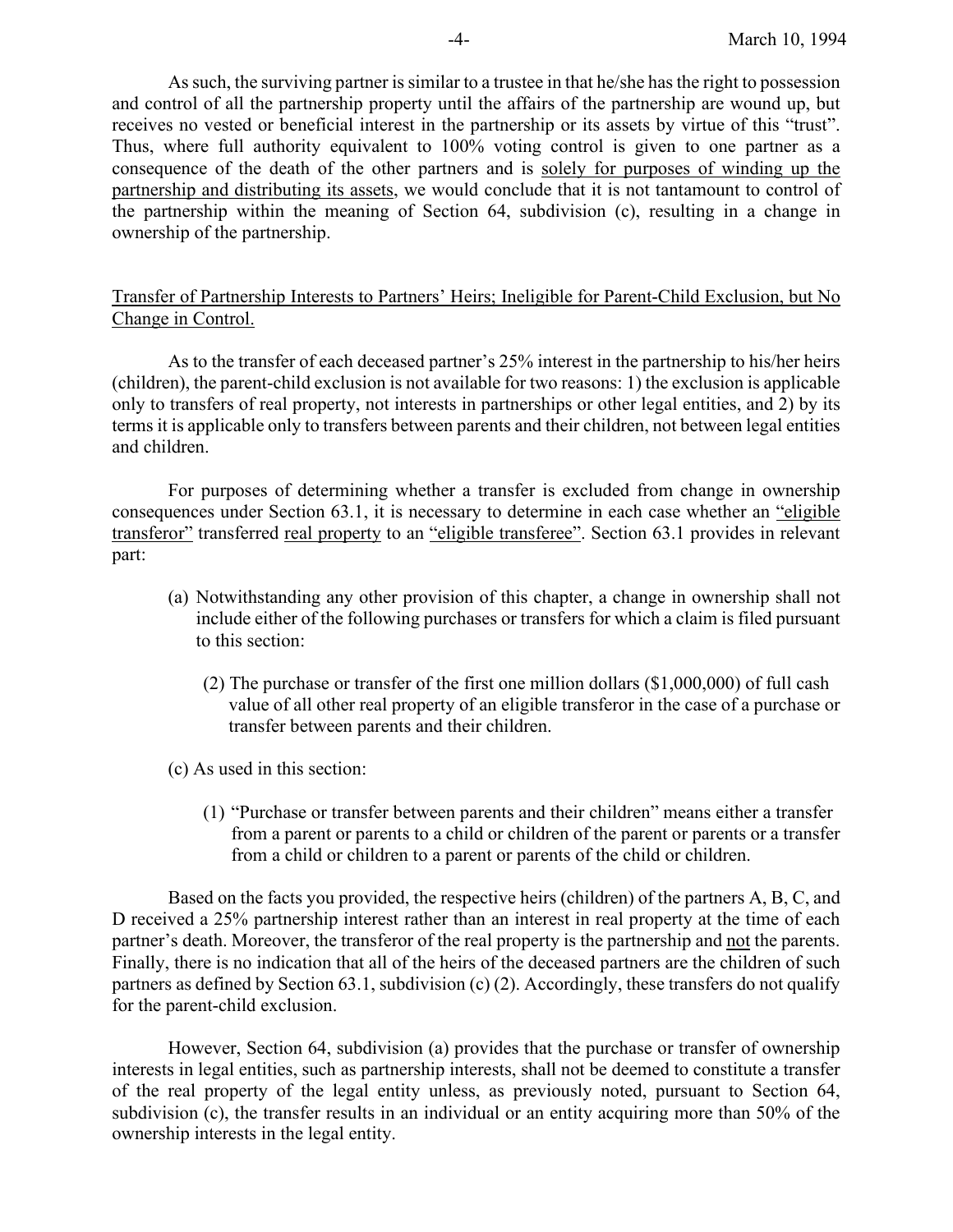Under the assumed facts, each of a partners' collective heirs shared a 25% interest in the partnership capital and profits. Since none of these transfers presumably resulted in any heir obtaining an interest of more than 50 percent in the partnership's capital and profits, the transfer of each deceased partner's 25% partnership interest did not result in a change in ownership.

Transfers of Interests in Real Property from Partnership; Excluded if Transferred in Same Proportionate Shares.

The distribution of interests in the partnership's real property to the partners' respective heirs will constitute a change in ownership unless excluded under the Section 62, subdivision (a) (2), which requires that the proportional ownership interests of the transferor (partnership) and the transferees (heirs) remain the same following the transfer.

Section 62, subdivision (a)(2) excludes from change in ownership:

Any transfer between an individual or individuals and a legal entity or between legal entities, such as a cotenancy to a partnership, a partnership to a corporation, or a trust to a cotenancy, which results solely in a change in the method of holding title to the real property and in which proportional ownership interests of the transferors and transferees, whether represented by stock, partnership interest, or otherwise, in each and every piece of real property transferred, remain the same after the transfer.

The statutory provisions of Section 62, subdivision (a) (2) have been interpreted by subdivision (j)  $(2)$  (B) of Property Tax Rule 462. That rule states in pertinent part:

[Excluded from the change in ownership provisions are] transfers of real property between separate legal entities or by an individual(s) to a legal entity (or vice versa), which result solely in a change in the method of holding title and in which the proportional ownership interests in the property remain the same after the transfer. (The holders of the ownership interests are represented by stock, partnership shares, or other types of ownership interests, shall be defined as "original co-owners" for purposes of determining whether a change in ownership has occurred upon the subsequent transfer(s) of the ownership interests in the legal entity.)

With regard to the transfer of real property from a legal entity to the entity's partners/shareholders specifically, subdivision (j) (2) (B) provides the following examples:

Examples:

(iv) Corporation X owns Blackacre and Whiteacre (both are of equal value). A  $\&$ B each own 50 percent of Corporation X's shares. X transfers Whiteacre to A and Blackacre to B. Change in ownership of 100 percent of both Blackacre and Whiteacre.

(v) A transfer of real property from Corporation X to its sole shareholder. No change in ownership.

The hypothetical you have described may be a parallel situation to the example in subdivision (2) (B) (v). Partnership is terminating and distributing to each partner's heirs 25% of each real property owned by Partnership, based on the 25% partnership interest which each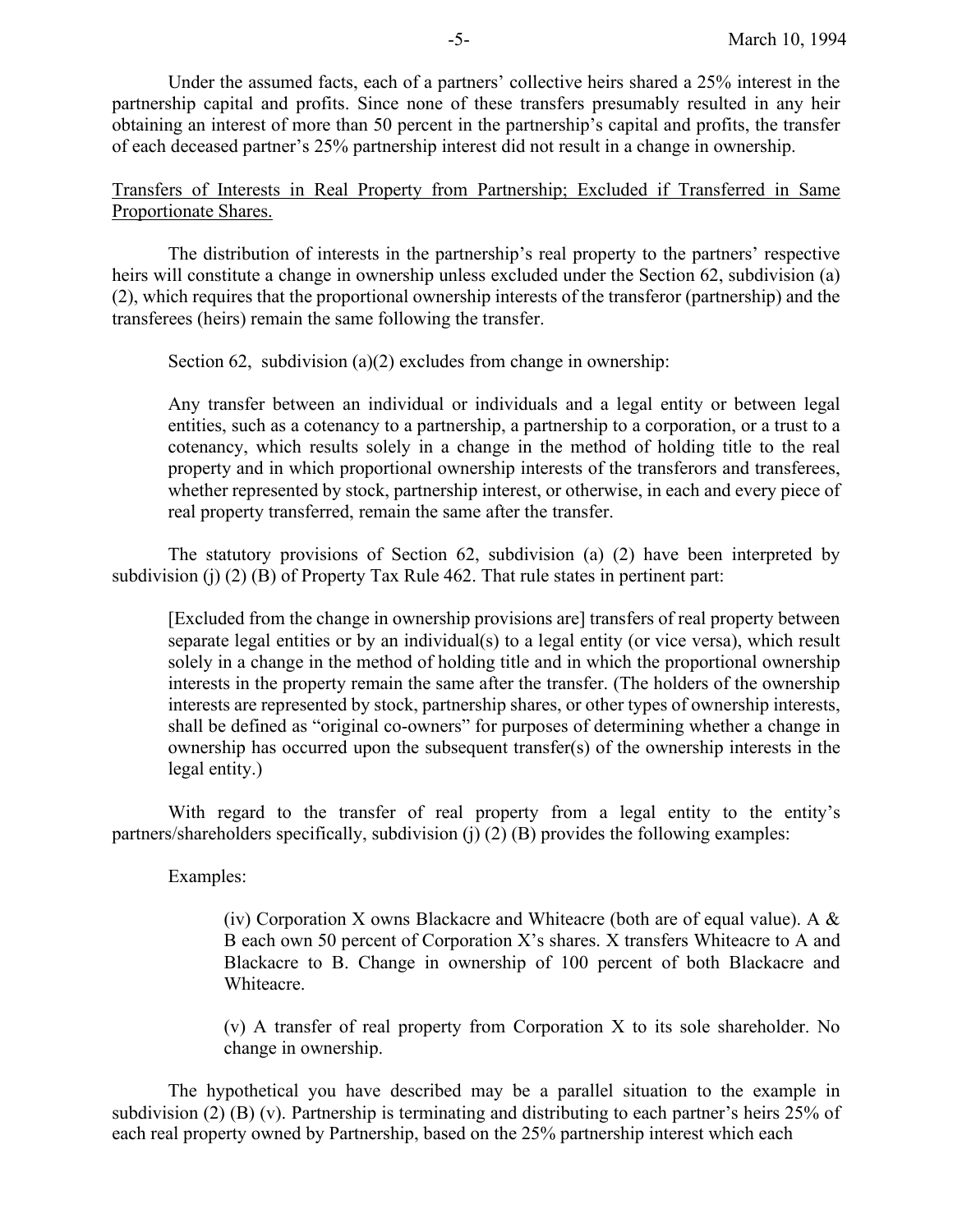partner's heirs collectively own. However, to maintain exact proportionality as required, it will be necessary for the Partnership to identify the percentage of partnership interest currently held by each heir and to transfer to each heir the same percentage of interest in each of the partnership real properties. Thus, if A has two heirs each holding a 12 ½% partnership interest, partnership must distribute to each of these heirs an equivalent 12 ½% interest in each of the real properties. The transfers will be excluded from change in ownership under Section 62, subdivision (a) (2) only if the exact percentage of interests in the real properties is transferred in return for the exact percentage of partnership interests, so that the transfer results solely in a change in the method by which heirs hold title to the real properties.

In response to your request for precedent letters, please find copies of the following letters enclosed which discuss the application of several change in ownership provisions to transfers of partnership interests under varying sets of circumstances.

| Elbrecht Letter  | June 4, 1986    |
|------------------|-----------------|
| McManigal Letter | May 18, 1989    |
| Cazadd Letter    | August 26, 1992 |

We suggest that you also review *Kern v. Imperial County*, 226 Cal.App.3d 391.

In addition, for your future reference on such matters, you may wish to purchase from the State Board of Equalization the Property Tax Law Guide, Volume 3, which contains annotations of our opinion letters and correspondence, interpreting property tax laws, rules, and court cases.

The views expressed in this letter are, of course, advisory only and are not binding upon the assessor of any county. You may wish to consult the appropriate assessor in order to confirm that the described properties will be assessed in a manner consistent with the conclusions stated herein.

Our intention is to provide timely, courteous and helpful responses to inquiries such as yours. Suggestions that help us to accomplish this objective are appreciated.

Sincerely,

Kristine Cazadd Tax Counsel

KEC:ba **Attachments** 

cc:

precedent\prtnrshp\94006.kec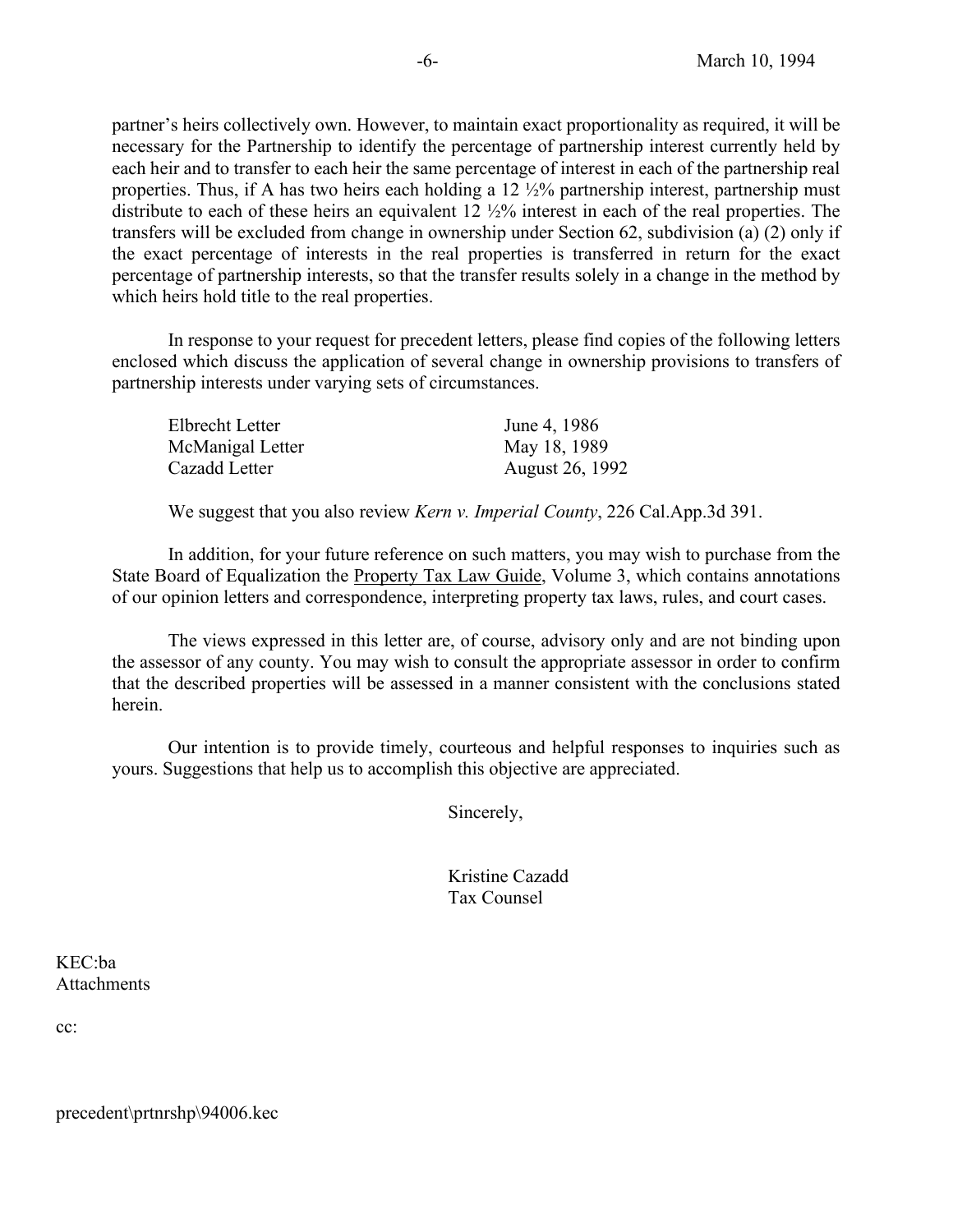STATE BOARD OF EQUALIZATION PROPERTY TAX DEPARTMENT 1020 N STREET, SACRAMENTO, CALIFORNIA (PO BOX 1799, SACRAMENTO, CALIFORNIA 95808) (916) 324-6593



WILLIAM M. BENNETT First District, Kentfield

CONWAY H. COLLIS Second District, Los Angeles

ERNEST J. DRONENBURG, JR. Third District, San Diego

> RICHARD NEVIN Fourth District, Pasadena

KENNETH CORY Controller, Sacramento  $\mathcal{L}=\mathcal{L}$ 

> DOUGLAS D. BELL Executive Secretary

June 4, 1986

Dear

This is in response to your letter of May 12, 1986 to Redacted in which you ask our opinion about the application of the "step transaction doctrine" in the following situation:

"A husband and wife who own an apartment building propose to transfer the apartment building to a limited partnership in which they will each own a 50% interest. Subsequently, either by gift or sale, they propose to issue partnership interests to their six children. The purposes for setting up the partnership and issuing partnership interests, rather than co-ownership interests to the children are to provide income to the children which would not be taxable to the parents, to transfer property to the children gradually rather than entirely at the death of the parents, and to limit the liability of the children which might arise from direct ownership of the property."

You have stated that under Revenue and Taxation Code sections 62(a)(2), 64(a) and 64(d,), there would be no change in ownership upon the original transfer by the parents to the partnership or upon successive transfers of up to 50 percent of the ownership interests in the partnership to the children. In your opinion, the "step transaction doctrine" is inapplicable here because there is a valid business purpose for transferring the property to a partnership owned by the parents before transferring the partnership interests to their children.

Section 60 of the Revenue and Taxation Code (all section references contained herein are to the Revenue and Taxation Code) states that:

A "change in ownership" means a transfer of a present interest in real property, including the beneficial use thereof, the value of which substantially equal to the value of the fee interest.

Included in the definition of change in ownership by section  $61(i)$  is:

The transfer of any interest in real property between a corporation, partnership, or other legal entity and a shareholder, partner, or any other person.

However, section  $62(a)(2)$  excludes from a change in ownership: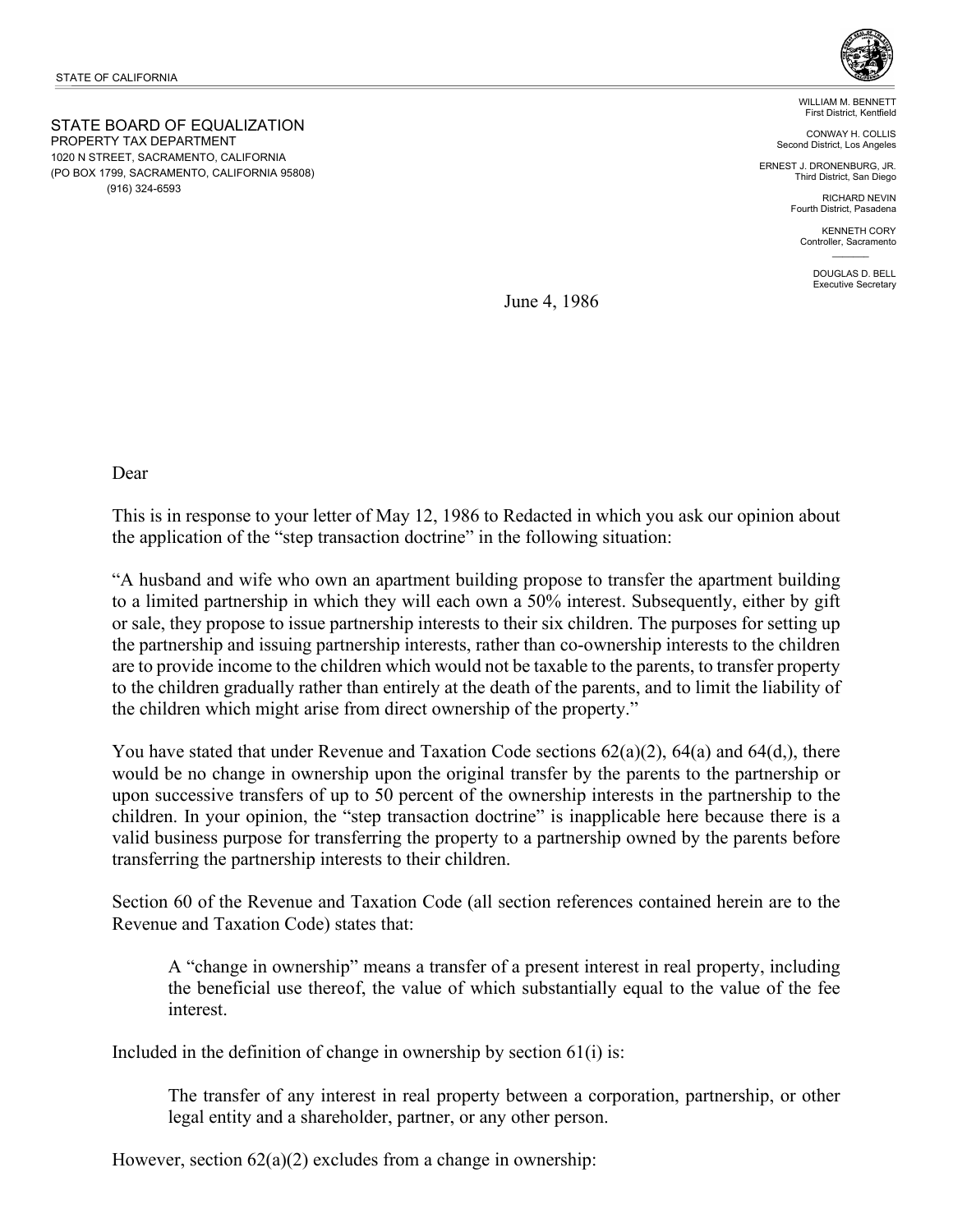Any transfer between an individual or individuals and a legal entity or between legal entities, such as a cotenancy to a partnership, a partnership to a corporation, or a trust to a cotenancy, which results solely in a change in the method of holding title to the real property and in which proportional ownership interests of the transferors and transferees, whether represented by stock, partnership interest, or otherwise, in each and every piece of real property transferred, remain the same after the transfer. The provisions also excluded from change in ownership under the provisions of subdivision (b) of Section 64.

Section 64 (a) deals with the transfer of ownership interests, such an interests in partnerships and states:

Except as provided in subdivision (h) of Section 61 and subdivisions (c) and (d) of this section, the purchase or transfer of ownership interests in legal entities, such as corporate stock or partnership interests, shall not be deemed to constitute a transfer of the real property of the legal entity.

Section 64(c) provides that:

When a corporation, partnership, other legal entity or any other person obtains control, as defined in Section 25105, in any corporation, or obtains a majority ownership interest in any partnership or other legal entity through the purchase or transfer of corporate stock, partnership interest, or ownership interests in other legal entities, such purchase or transfer of such stock or other interests shall be a change of ownership or property owned by the corporation, partnership, or other legal entity in which the controlling interest is obtained.

Section 64(d), in pertinent part, states that:

If property is transferred on or after March 1, 1975, to a legal entity in a transaction excluded from change in ownership by paragraph (2) of subdivision (a) of Section 62, then the persons holding ownership interests in such legal entity immediately after the transfer shall be considered the "original coowners." Whenever shares or other ownership interests representing cumulatively more than 50 percent of the total interests in the entity are transferred by any of the original coowners in one or more transactions, a change in ownership of that real property owned by the legal entity shall have occurred, and the property which was previously excluded from change in ownership under the provisions of paragraph (2) of subdivision (a) of Section 62 shall be reappraised.

These statutory provisions are interpreted by subdivision (j) of property tax Rule 462, which states, in pertinent part:

- (1) Transfers of property to and by legal entities. Except as is otherwise provided in subdivision (2), the transfer of any interest in real property to a corporation, partnership, or other legal entity is a change in ownership of such real property transferred.
- (2) Exclusions

\*\*\*

(B) Transfers of real property between separate legal entities or by an individual(s) to a legal entity (or vice versa), which result solely in a change in the method of holding title and in which the proportional ownership interests in the property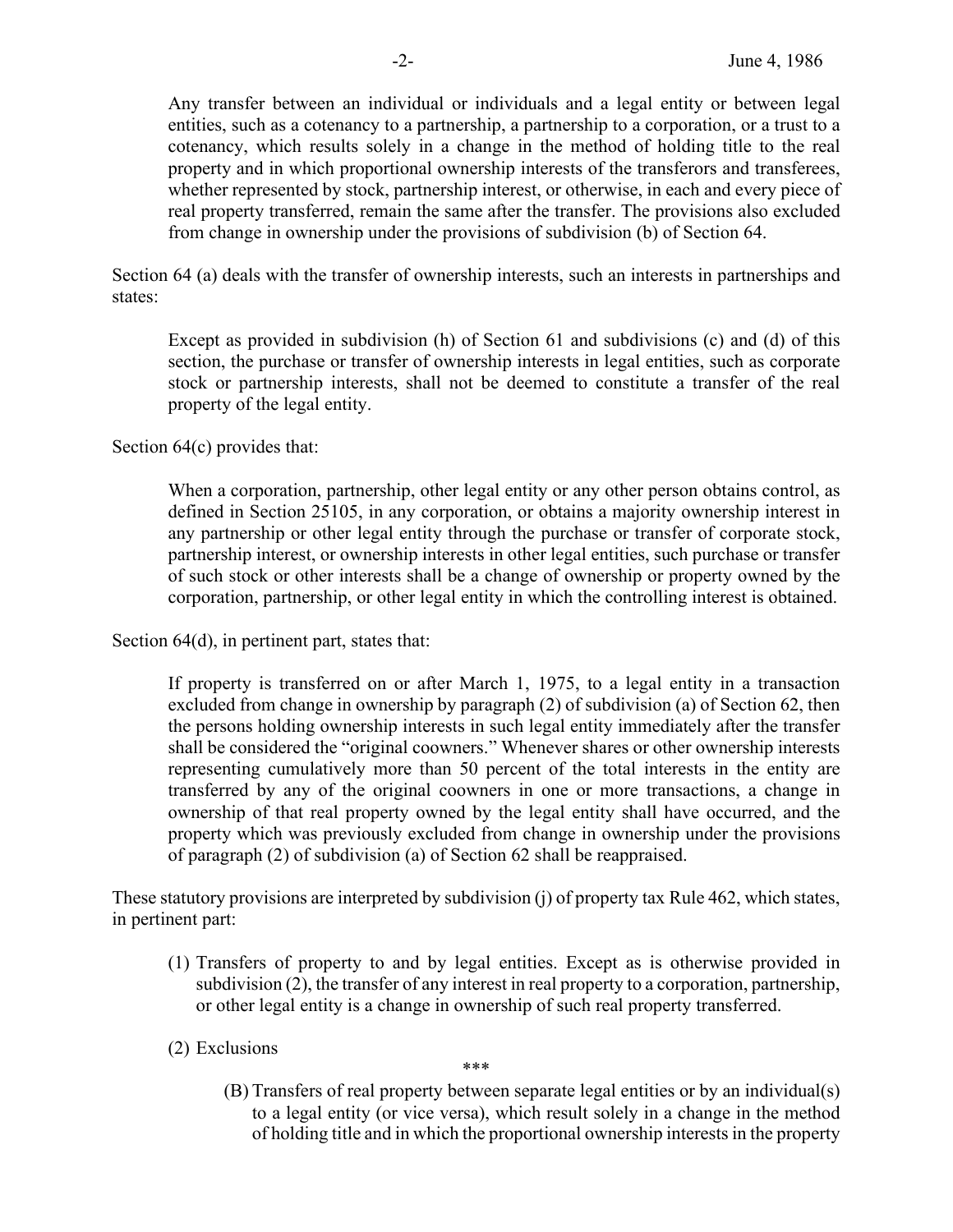remain the same after the transfer. (The holders of the ownership interests in the transferee legal entity, whether such interests are represented by stock, partnership shares, or other types of ownership interests, shall be defined as "original co-owners" for purposes of determining whether a change in ownership has occurred upon the subsequent transfer(s) of the ownership interests in the legal entity.)

- (3) Transfers of ownership interests in legal entities. Except as is otherwise provided in subdivision (4), the purchase of transfer of corporate stock, partnership shares, or ownership interests in other legal entities is not a change in ownership of the real property of the legal entity.
- (4) Exceptions:

(A)When any corporation, partnership, other legal entity or any person:

\*\*\*

(ii) obtains direct or indirect ownership of more than 50 percent of the total interest in both partnership capital and profits.

\*\*\*

(B) When real property transferred to a corporation, partnership or other legal entity is excluded from a change in ownership pursuant to (2)(B) and the "original co-owners" subsequently transfer in one or more transactions more than 50 percent of the total control or ownership interests in the entity as defined in (4)(A). For purposes of determining whether more than 50 percent of the total control of ownership interests in the entity has been transferred, transfers of such interests by the "original co-owners" shall be cumulated beginning with the time of the first ownership interest transfer.

Assuming that Husband and Wife originally held equal ownership interests in the apartment building, the transfer from Husband and Wife to a partnership in which Husband and Wife each took back a 50 percent interest could be excluded from a change in ownership under section 62 (a)(2) because proportional ownership interests in the property will be maintained after the transfer. Furthermore, subsequent transfers of ownership interests in the partnership to the couple's children would not constitute a change in ownership under section 64(a) and Rule 462 (j)(3).

However, section 64(c) and its accompanying Rule 462(j)(4) indicate that a change in ownership will occur if more than a 50 percent interest in partnership profits or capital is acquired by any person or entity. Thus, the acquisition by one of the children of such an interest would constitute a change in control and therefore a change in ownership of the partnership. Moreover, since the transfer to the partnership was excluded from change in ownership by section  $62(a)(2)$ , a change in ownership would also occur under section  $64(d)$  and Rule  $462(j)(4)(B)$  if more than 50 percent of the interests in the partnership were subsequently transferred.

You have asked for our opinion about the application of the "step transaction doctrine" in these factual circumstances. The "step transaction doctrine," a federal income tax doctrine which has been applied to property tax transfers, asserts that the substance of a transaction rather than the form should determine the tax consequences (Commissioner of Int. Rev. v. Court Holding Co.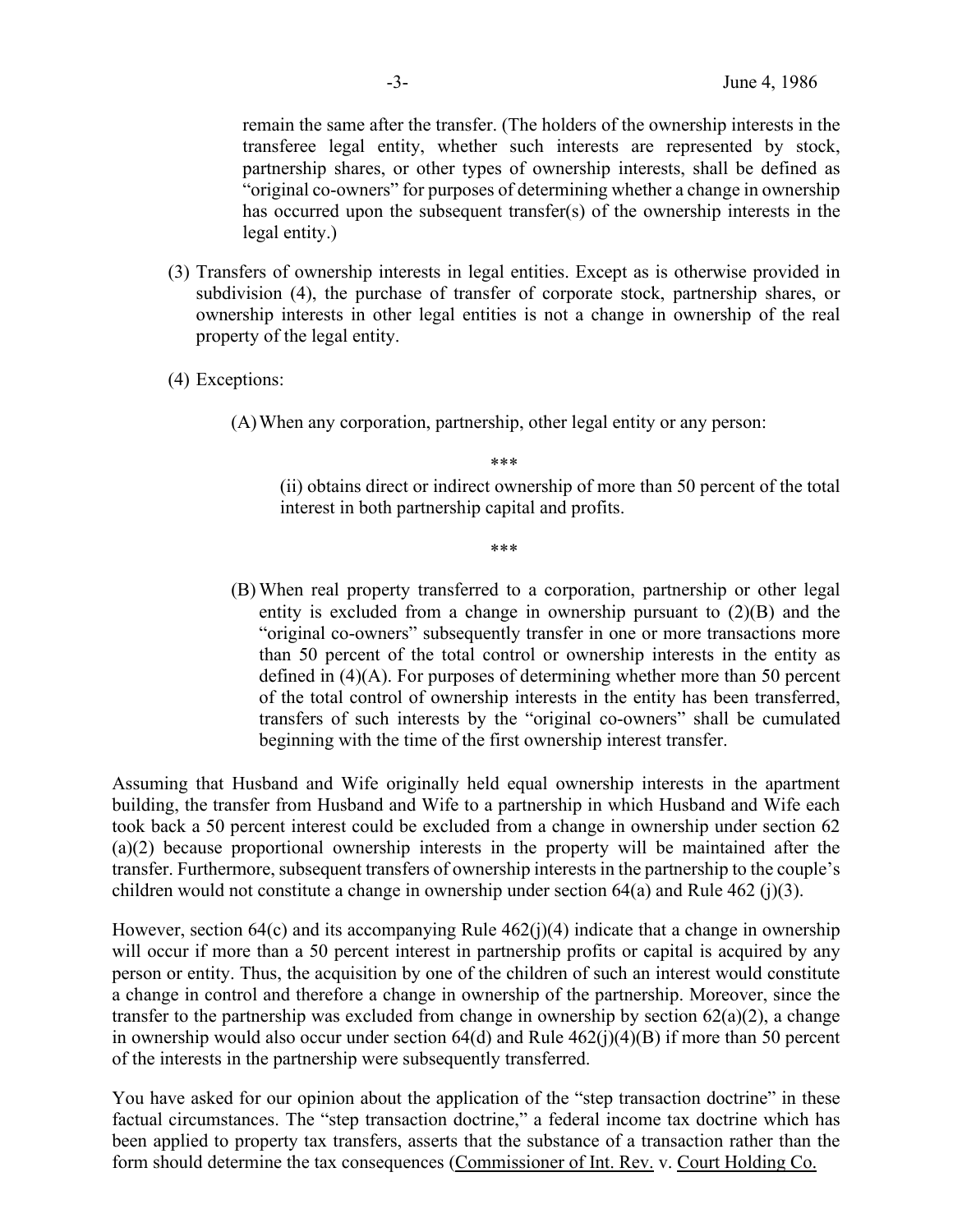(1945) 324 U.S. 331, 334). Unnecessary steps which are taken merely to circumvent the intent of the change in ownership statutes will be disregarded and the substance of the transaction will determine if a change in ownership has occurred.

This doctrine, of course, is not applicable unless unnecessary steps to avoid a change in ownership have been taken. A determination of whether or not a step is necessary can only be made by examining all of the circumstances, including such factors as business purpose and timing of the steps, surrounding the transactions. In the transaction you have described, the step in question is the transfer from Husband and Wife to a partnership in which they each take back a 50 percent interest. Such a step would not be considered unnecessary if there was a valid business reason for structuring the transaction in this manner. If, for example Husband and Wife want to shield themselves from liability while they were in the process of transferring the partnership interests to their children, it could be concluded that a valid business reason for transferring the property into a partnership on a proportional basis exists.

It is, of course, the role of the Assessor to ultimately evaluate the facts to determine if he is satisfied with the sufficiency of the evidence in support of a taxpayer's assertion that a valid business reason for a particular transaction exists. Our views are advisory only and are not binding on the assessor of any county. You may therefore wish to consult the Assessor of the appropriate county in order to confirm that the described transfer would be treated in a manner consistent with the conclusion stated above.

Very Truly Yours,

Barbara G. Elbrecht Tax Counsel

BGE:cb

cc: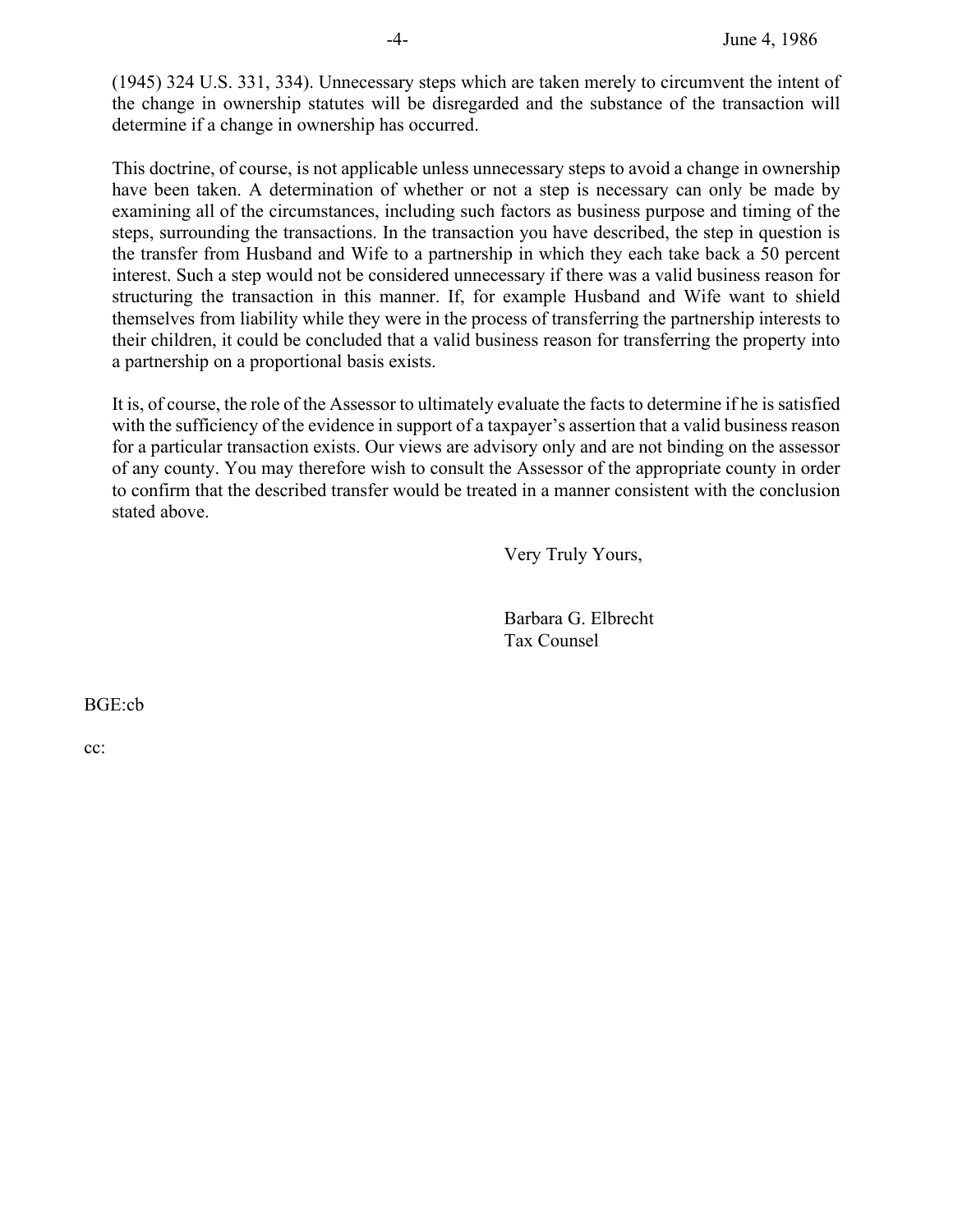

WILLIAM M. BENNETT First District, Kentfield

CONWAY H. COLLIS Second District, Los Angeles

ERNEST J. DRONENBURG, JR. Third District, San Diego

> PAUL CARPENTER Fourth District, Los Angeles

> > GRAY DAVIS Controller, Sacramento  $\mathcal{L}=\mathcal{L}$

> > > CINDY RAMBO Executive Director

Dear Redacted

This is in response to your request that we advise of possible change in ownership consequences under the following circumstances:

May 18, 1989

ABC Partnership, which owns real property, has as its partners XY Partnership (64% interest), X as an individual (20% interest), and X and Wife as Husband and Wife (community property) or as joint tenants or equal tenants in common (16% interest). Both X and Y have a 50% interest in XY Partnership.

Y dies, XY Partnership is dissolved or otherwise terminates, and X as an individual acquires another 32% interest in ABC Partnertship and Y's Estate acquires the other 32% interest therein.

As you are aware, Revenue and Taxation Code section 64(c) states, in part, that when any person obtains a majority ownership interest in any partnership through the purchase or transfer of a partnership interest, such purchase or transfer of such interest shall be a change of ownership of property owned by the partnership. Upon Y's death and dissolution or termination of XY Partnership, X's interest in ABC Partnership totaled 60%, computed as follows:

32% interested obtained from former XY Partnership.

20% interest still held as an individual.

8% interest still held as husband/individual.

Thus, since X obtained a majority ownership interest in ABC Partnership through the transfer of a partnership interest from the former XY Partnership, such transfer resulted in a change of control under section 64(c) and a change in ownership of the property owned by ABC Partnership.

It might be contended that X had control, direct and indirect, of ABC Partnership prior to Y's death by virtue of his 32% interest in XY Partnership (indirect), his 20% interest (direct) and his 8% interest (also direct), such that no change in control occurred as the result of Y's death. It has been our interpretation of the change in ownership statutes and rules, however, that for one who is a partner in a partnership, shareholder in a corporation, etc., to be considered to be in control of the entity, such that indirect ownership/control of the entity can be attributed to him or her for change in ownership purposes, that person must have more than a 50%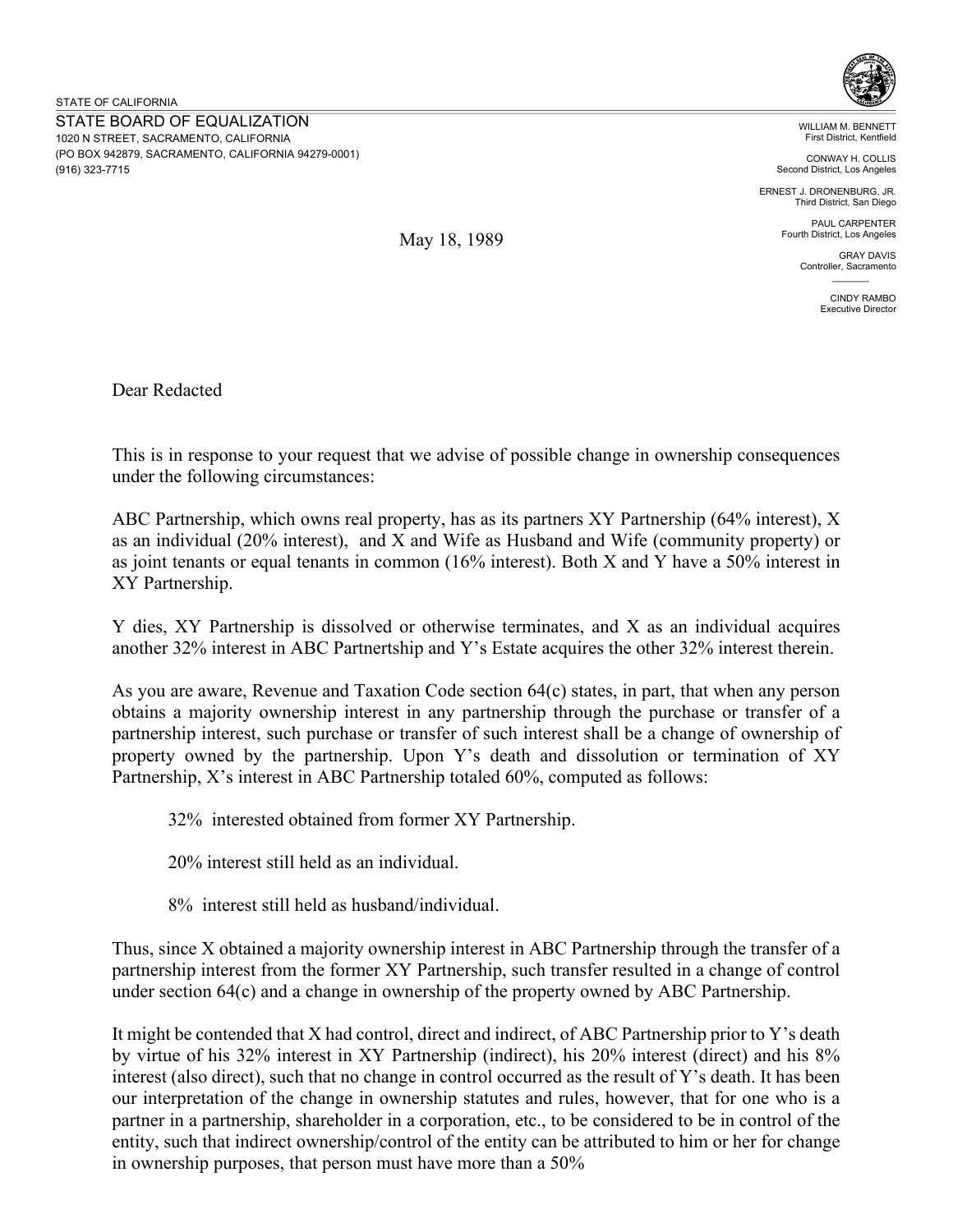interests in the partnership, corporation, etc. Thus, had X had a 50.01% or more interest in XY Partnership such that he had control thereof, he would have been regarded as having indirect control of 64% of ABC Partnership from the inception, and Y's death would not have resulted in a change in control or change in ownership. As X only had a 50% interest in XY Partnership, however, such was not the case and indirect control of XY Partnership could not be attributed to him for change in ownership purposes. See in this regard Mr. Eric Eisenlauer's May 3, 1989, memorandum to Mr. Verne Walton, copy enclosed.

Very Truly Yours,

James K. McManigal, Jr. Tax Counsel

JKM:wak 2420H

Enclosure

cc: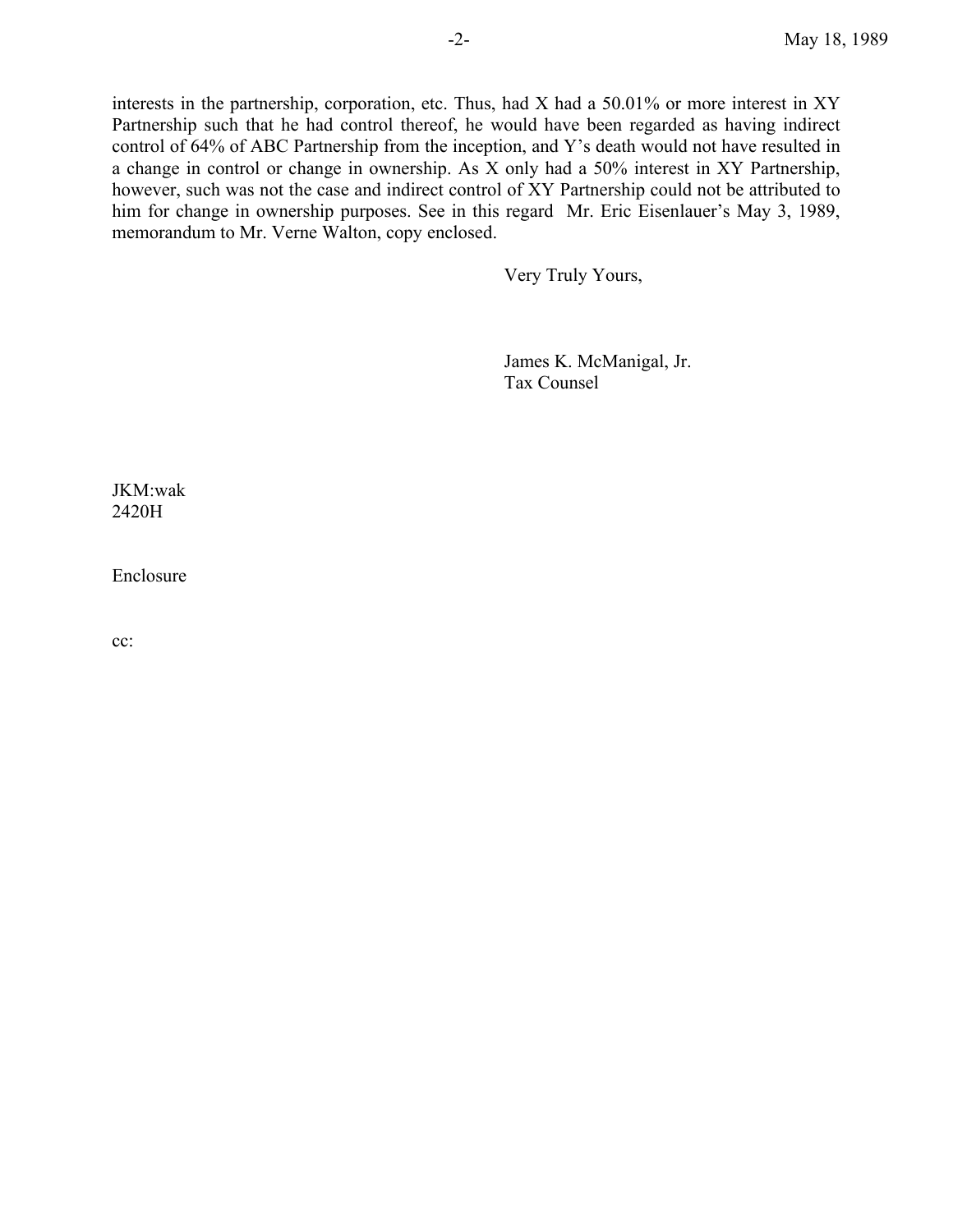STATE BOARD OF EQUALIZATION 1020 N STREET, SACRAMENTO, CALIFORNIA (PO BOX 942879, SACRAMENTO, CALIFORNIA 94279-0001) (916) 323-7715



WILLIAM M. BENNETT First District, Kentfield

BRAD SHERMAN Second District, Los Angeles

ERNEST J. DRONENBURG, JR. Third District, San Diego

> MATTHEW K. FONG Fourth District, Los Angeles

> > GRAY DAVIS Controller, Sacramento  $\mathcal{L}=\mathcal{L}$

BURTON W. OLIVER Executive Director

Redacted

Re: Advisory Opinion Regarding Change in Ownership- Transfer or Partnership and Real Property Interests – Parent/Child Exclusion.

Dear Redacted

 This is in response to your letter of June 17, 1992, in which you requested our opinion as to whether there is a change in ownership as a result of the following circumstances described in your letter:

- 1. In 1968 a revocable living trust was created by Husband and Wife. "Husband" died in 1971, at which time the trust assets were divided between the husband's portion ("Trust") and the Wife's portion. The Trust assets consisted of:
	- -a 25 percent partnership interest in Partnership 1;
	- -a 33 percent partnership interest in Partnership 2;
	- -a 25 percent ownership interest in real property.
- 2. On Husband's death, Wife and children were entitled to the net income of the Trust. Upon Wife's death recently, Trust is being terminated, and all assets are to go to children in equal shares as the remainder beneficiaries of the Trust.

The question is whether the transfer of the partnership and property interests to the beneficiaries will constitute a change of ownership for property tax reassessment purposes.

## LAW AND ANALYSIS

 Rev. & Tax. Code Section 60 defines "change in ownership" as a "transfer of a present interest in real property, including the beneficial use thereof, the value of which is substantially equal to the value of the fee interest."

August 26, 1992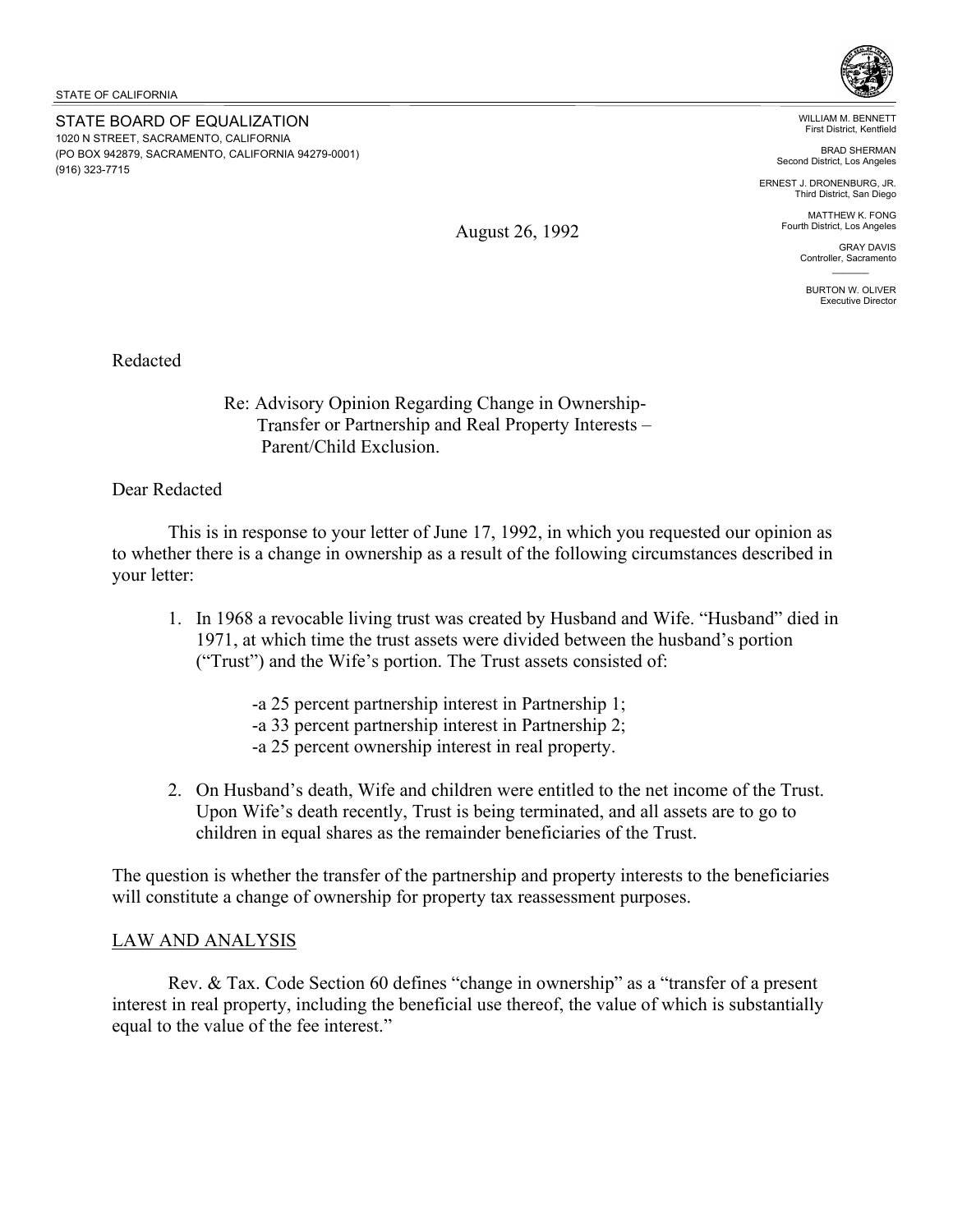However, if the transfer involves ownership interests in a partnership or other legal entity, then the general rule of Section 64(a) applies. Section 64(a) provides the following exclusion from a change in ownership:

Except as provided in subdivision (h) of Section 61 and subdivisions (c) and (d) of this section, the purchase or transfer of ownership interests in legal entities, such as corporate stock or partnership interests, shall not be deemed to constitute a transfer of the real property of the legal entity.

Of relevance here is the exception under Section 64(c) which states in pertinent part:

When a corporation, partnership, or other legal entity or any other person obtains control, as defined in Section 25105, in any corporation, or obtains a majority interest in any partnership or other legal entity through the purchase or transfer or corporate stock, partnership interest, or ownership interests in other legal entities, such purchase or transfer of such stock or other interest shall be a change of ownership of property owned by the corporation, partnership, or other legal entity in which the controlling interest is obtained.

These statutory provisions are interpreted by Property Tax Rule 462 (j), which provides in part:

(3) Transfers of ownership in interests in legal entities. Except as otherwise provided in subdivision (4), the purchase or transfer of corporate stock, partnership shares, or ownership interests in other legal entities is not a change in ownership of the real property of the legal entity.

(4) Exceptions:

(A)When any corporation, partnership, other legal entity or any person:

(ii) obtains direct or indirect ownership or more than 50 percent of the total interest in both partnership capital and profits,

Upon the acquisition of such direct or indirect ownership or control, all of the property owned directly or indirectly by the acquired legal entity is deemed to have undergone a change in ownership.

 Based on the foregoing, it is clear that the transfer of the partnership interests will not trigger a change in ownership, unless the transfer of an interest or interests results in more than 50 percent of the total interest in one or both of the partnerships' capital and profits being acquired by one or more of the children.

 Since under the assumed facts, the children will receive partnership interests of less than 25 percent and 35 percent, respectively, the transfers of those interests, of themselves, will not constitute a change in ownership of the partnerships' properties. And assuming that the transfers